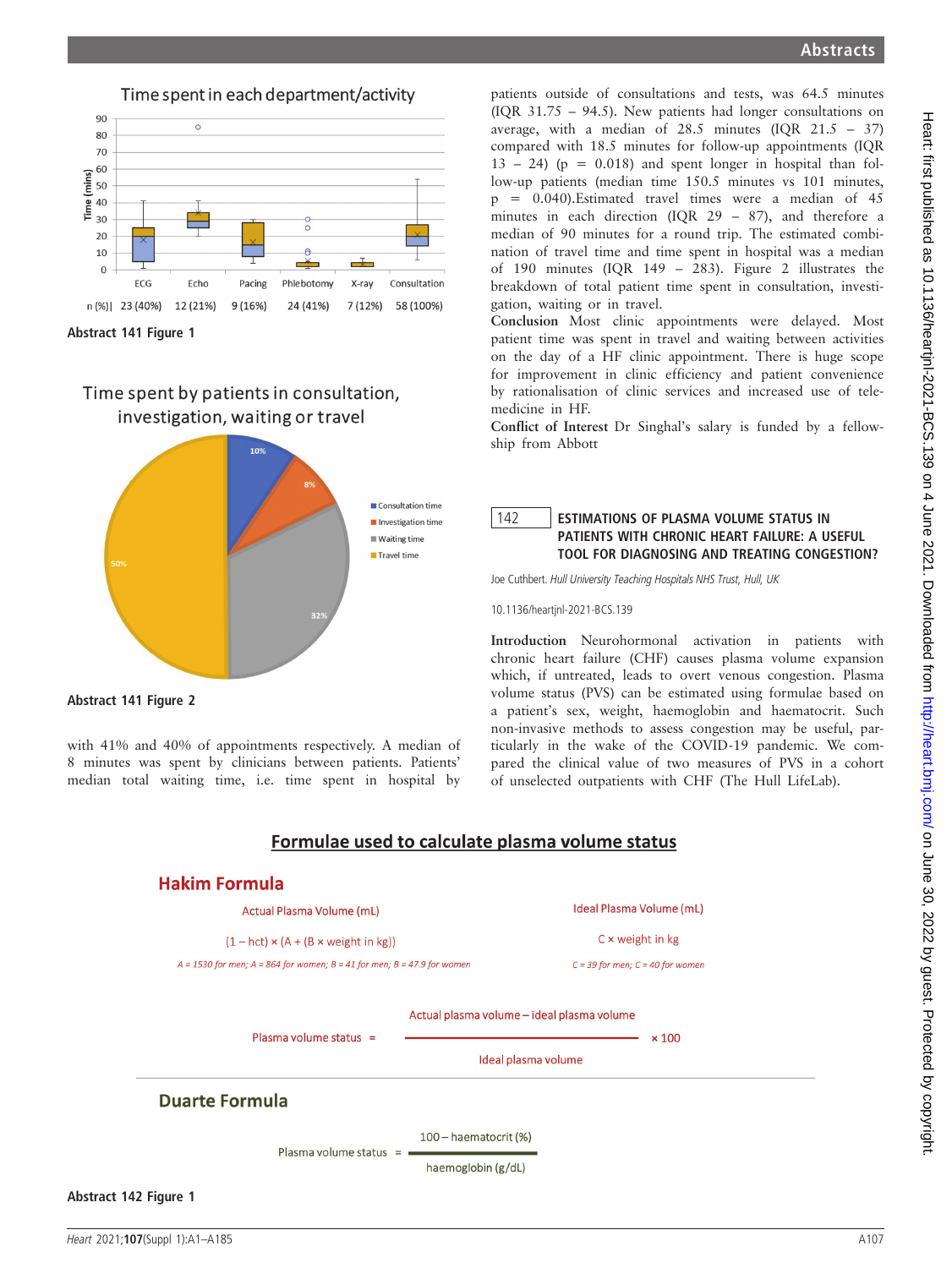#### Abstracts



Abstract 142 Figure 2

| <b>Abstract 142 Table 1</b> Patient characteristics by quartile of D-PVS |  |              |  |  |
|--------------------------------------------------------------------------|--|--------------|--|--|
| $1.1 - 1.1 - 1.1$                                                        |  | 0.111.4011.2 |  |  |

| Variable                             | <b>Ouartile 1</b><br>$N = 876$ | <b>Ouartile 2</b><br>$N = 876$ | <b>Ouartile 3</b><br>$N = 876$ | <b>Ouartile 4</b><br>$N = 876$ | P       |
|--------------------------------------|--------------------------------|--------------------------------|--------------------------------|--------------------------------|---------|
| Body weight – kg                     | $86 (\pm 19)$                  | 82 $(\pm 19)$                  | 77 $(\pm 19)$                  | 75 $(\pm 18)$                  | < 0.001 |
| NTproBNP - nq/L                      | 830 (332-<br>1807)             | 841 (321-<br>1899)             | 1065 (401-<br>2526)            | 1742 (701-<br>4064)            | < 0.001 |
| NYHA class III or IV<br>$-$ %        | 22%                            | 25%                            | 30%                            | 38%                            | < 0.001 |
| Lung crackles O/E -<br>$\%$          | 13%                            | 13%                            | 18%                            | 22%                            | < 0.001 |
| Peripheral oedema<br>$O/E - %$       | 33%                            | 34%                            | 42%                            | 52%                            | < 0.001 |
| Raised JVP O/E - %                   | 12%                            | 14%                            | 14%                            | 23%                            | < 0.001 |
| 1 year mortalityt -<br>$\frac{0}{0}$ | 7%                             | 8%                             | 10%                            | 18%                            | < 0.001 |

Legend

† - amongst those with at least 1 year follow up (N=3330; 95% of total population) Abbreviations used: D-PVS - Plasma volume status calculated using the Duarte formula; NTproBNP - N-terminal pro-B-type natriuretic peptide; NYHA - New York Heart Association; O/E - on examination.

Methods Patients with an echocardiogram, N-terminal pro Btype natriuretic peptide (NTproBNP) and complete data on signs and symptoms were evaluated (n=3505). CHF was defined as signs and symptoms of the disease and either left ventricular systolic dysfunction (LVSD) worse than mild, or LVSD mild or better and raised N-terminal pro-B-type natriuretic peptide (NTproBNP) levels (>125 ng/L). Two formulae to estimate PVS were used: (a) Hakim formula (based on estimations of actual and ideal plasma volume calculated from weight and haemoglobin - H-PVS); and (b) Duarte formula (calculated from haematocrit and haemoglobin – D-PVS) (figure 1). Patients were split into quartiles of H-PVS and D-PVS. Variance inflation factor (VIF) was used to assess co-linearity

Abstract 142 Table 2 Patient characteristics by quartile of H-PVS

| Variable             | <b>Ouartile 1</b><br>$N = 876$ | <b>Ouartile 2</b><br>$N = 876$ | <b>Ouartile 3</b><br>$N = 876$ | <b>Ouartile 4</b><br>$N = 876$ | P       |
|----------------------|--------------------------------|--------------------------------|--------------------------------|--------------------------------|---------|
| Body weight – kg     | 97 $(\pm 19)$                  | 83 $(\pm 15)$                  | 75 $(\pm 14)$                  | 65 $(\pm 13)$                  | < 0.001 |
| NTproBNP - nq/L      | 724 (292-                      | 817 (322-                      | 1116 (434-                     | 2043 (805-                     | < 0.001 |
|                      | 1486)                          | 1859)                          | 2717)                          | 4812)                          |         |
| NYHA class III or IV | 27%                            | 24%                            | 31%                            | 34%                            | < 0.001 |
| $-$ %                |                                |                                |                                |                                |         |
| Lung crackles O/E -  | 14%                            | 12%                            | 18%                            | 22%                            | < 0.001 |
| $\%$                 |                                |                                |                                |                                |         |
| Peripheral oedema    | 41%                            | 38%                            | 39%                            | 43%                            | 0.18    |
| $O/E - %$            |                                |                                |                                |                                |         |
| Raised JVP O/E - %   | 13%                            | 14%                            | 16%                            | 20%                            | < 0.001 |
| 1 year mortality +-  | 7%                             | 8%                             | 10%                            | 18%                            | < 0.001 |
| $\frac{0}{0}$        |                                |                                |                                |                                |         |

Legend

† - amongst those with at least 1 year follow up (N=3330; 95% of total population) Abbreviations used: H-PVS - Plasma volume status calculated using the Hakim formula; NTproBNP - N-terminal pro-B-type natriuretic peptide; NYHA - New York Heart Association; O/E - on examination.

between both measures and other variables. Outcome measures were all cause mortality, and mortality or heart failure hospitalisation. Multivariable Cox regression, Harrel's C-statistic and Akaike's Information Criterion (AIC) were used to assess the prognostic utility of each measure of PVS.

Results Patients in the highest quartile (most congested) of D-PVS or H-PVS had higher NTproBNP levels, were more likely to have severe symptoms and signs, and be prescribed a loop diuretic than those in lower quartiles (table 1 and 2). Patients in the highest quartile paradoxically weighed much less than those in those lowest quartiles. H-PVS and D-PVS were strongly correlated with one another  $(r=0.79; P<0.001)$  but had only modest positive correlations with log[NTproBNP]